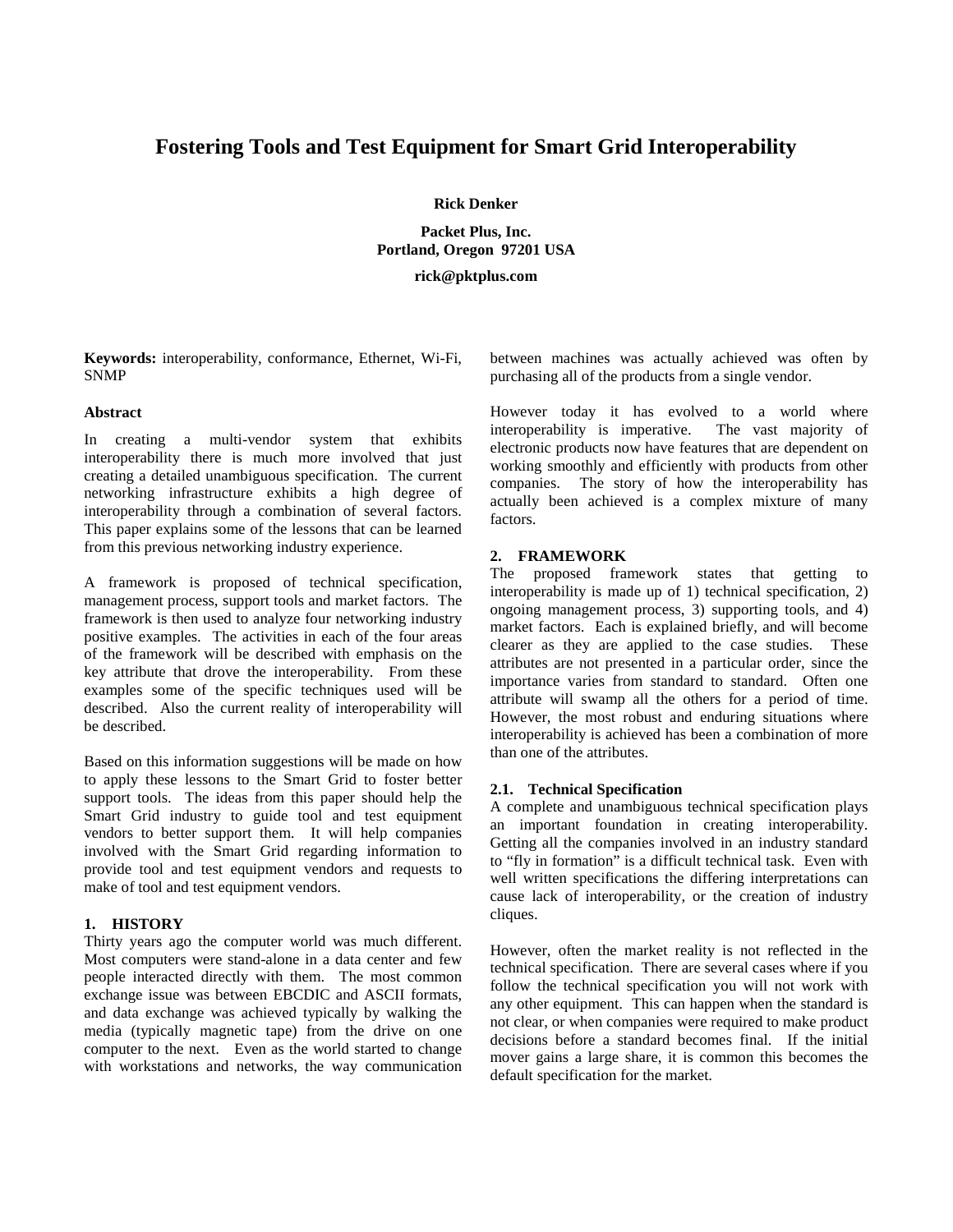### **2.2. Supporting Tools**

The tools that are used in development and testing provide an important component in creating interoperability. They can be critical to measuring the adherence to the technical standard or the tracking down any discrepancies. Without strong measurement tools the variance between vendors can become quite large.

### **2.3. Management Process**

The ongoing process around a standard is very important. This includes the standards group, forums for companies to communicate their interests, the method for deciding and communicating changes, and the product certification process. There is often a political process for determining the interests of the companies involved. Therefore a known process that companies are familiar with can be a benefit to keeping the politics manageable.

### **2.4. Market factors**

Several market conditions play a role in interoperability, including the speed of adoption, the relative market share of key players, and the effect of related markets. For example, a market with a dominant player may use a standard to spread their influence. Alternatively, a standard may be the way that several smaller players work against a larger player. These forces cannot be ignored and are often a major influence in how interoperability actually plays out.

### **3. CASE STUDY: ETHERNET**

Ethernet started as a technology developed at Xerox PARC in the mid-1970s, then pushed for broader adoption by corporate supporters (DEC, Intel, Xerox) in the early 1980s. It became the first local area networking standard with broad adoption. It has undergone several metamorphoses through the years, from coaxial cable to twisted pair, and from 3 Mbits/s to multi-Gigabit/s. It now provides the basis for most commercial LANs.

#### **3.1. Technical specification**

The technical standard is now managed by the Institute of Electrical and Electronics Engineers (IEEE) (802.3). The technical specification is well developed. However, equipment manufacturers still have to sort out the realities. There are still cases where strictly implementing the standard will lead to not working with other equipment. Companies are required to develop this inside knowledge. There are also many cases where manufacturers do not implement 100% of the specification. So equipment will interoperate most of the time, but there will be exceptions for particular features.

#### **3.2. Management Process**

The IEEE manages the input and modification process for the specification. The Ethernet Alliance is primarily a promotion vehicle for Ethernet adoption. It does organize plugfests for new areas of the standard, but does not provide certification.

### **3.3. Support tools**

The loading and test tools from Spirent, Ixia, and Agilent, have been the dominant force in creating interoperability. These testers provided a coordinated conformance test. They provide engineered traffic on all ports of a piece of equipment in a precise and repeatable way. They provide a convenient and consistent way to set up a test configuration for quality assurance applications.

Passing the SmartBits® or equivalent test has become an imperative for anyone building an Ethernet chipset. Every packet dropped in the test must be explained with plans for the correction in a future version of silicon. This has fostered an industry where there is little variance on the parameters that are key for interoperability.

### **3.4. Market factors**

The market for Ethernet PHY (physical interface) chips has been well developed with a couple of significant players. This has lead to the broad knowledge in how the two players products worked and the quirks of how they work. The interoperability challenges have migrated up the stack to layer 2 and layer 3.

# **3.5. Summary**

The rigorous testing tools are the driving force in creating the broad interoperability of Ethernet.

# **4. CASE STUDY: WI-FI®**

Wireless networking using unlicensed spectrum first came to market in the early 1990s and became standardized as IEEE 802.11. The standard is often referred to as the "wireless Ethernet". It experienced explosive growth in the middle of this decade when it started being included in laptop computers. It also had major crisis when the weakness of the Wired Equivalent Privacy (WEP) encryption was exposed and threatened to give it a blackeye on security. This prompted a flurry of activity to quickly implement a stronger security version, called Wi-Fi Protected Access (WPA)®.

#### **4.1. Technical specification**

The technical specification like Ethernet is managed by the IEEE (802.11). The specification has benefited from the experience of Ethernet. However, there is the additional complication of the radio. The modulation method has continued to become more complex as the standard works to develop faster speed standards that exhibit reasonable resistance to interference.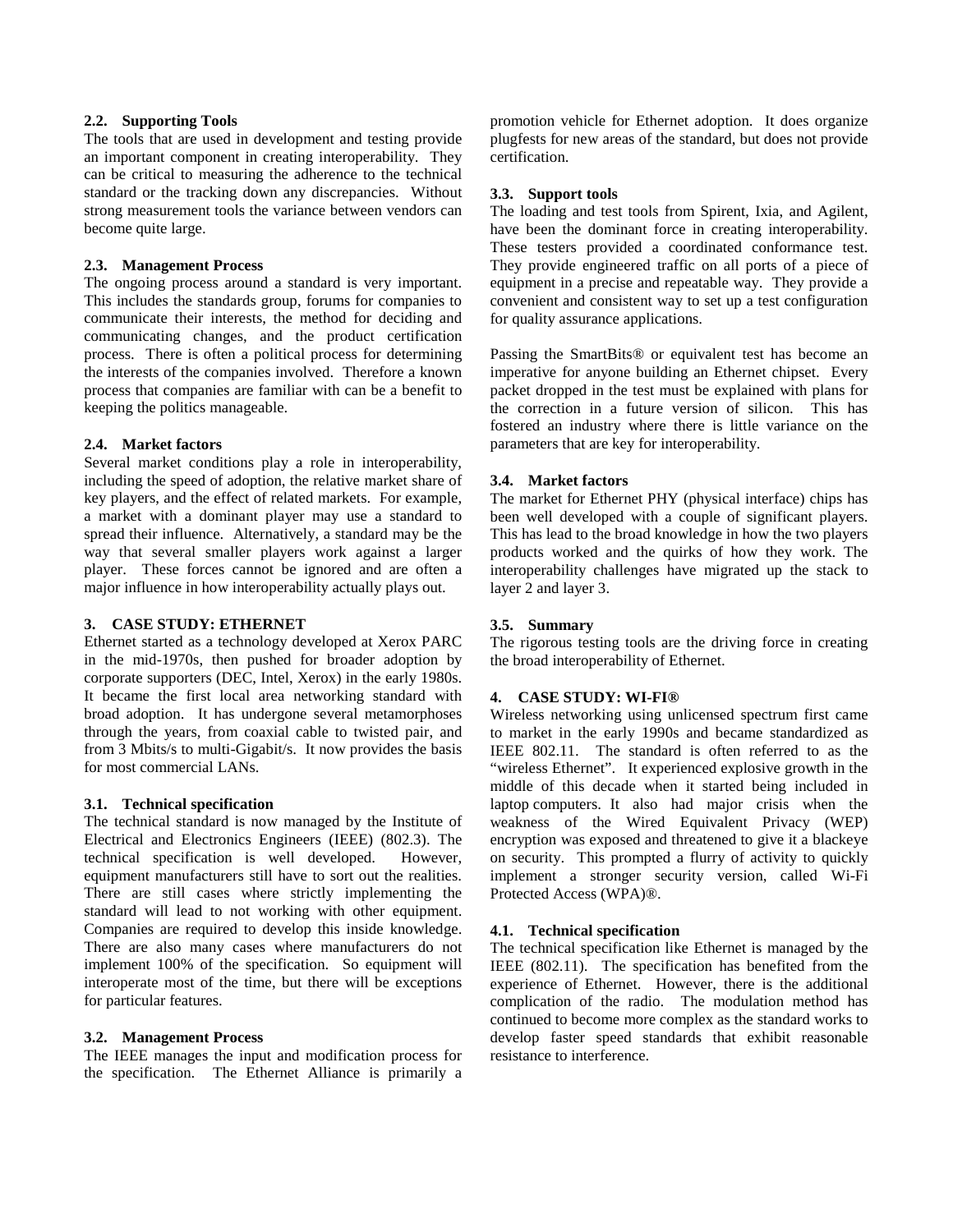### **4.2. Management Process**

The Wi-Fi Alliance (WFA) has played a key role. It offers an extensive certification program that checks that a piece of equipment works at an acceptable throughput level with four pre-determined vendors' equipment. They also provide certification of other specific advanced features. Passing the certification was a requirement for a piece of equipment displaying the Wi-Fi® logo.

When the security issues with WEP occurred the WFA stepped up to the plate providing the group communication, being the standards body, and providing the certification for a quicker response to the issue than could be completed through the IEEE.

The certification processes of the WFA were put in place when there was wide variance in products, and customer skepticism. Now there is broad interoperability.

#### **4.3. Support tools**

The pervasive tools for Wi-Fi were protocol analyzers and IxChariot from Ixia. The protocol analyzers provided a symbolic decode of traffic logs, and Chariot provided an application level loading tool. However, these initial tools could not measure certain details of the standard. For example testing if an acknowledgement was within the window specified by the standard was not possible until the VeriWave test tools with more precise timing measurement were introduced.

When applications such as Voice over Wi-Fi (VoWiFi) become predominant the precise measurement of VeriWave tools may become critical for interoperability.

# **4.4. Market factors**

The logo program on the WFA created an easy and visible way for customers to know that a device had been certified. Being certified became a market requirement for chipset and equipment vendors.

Cisco has a large market share in wireless access points. They made the decision to focus on access points and promote their own certification program for client devices.

Also products are differentiated on the range and resistance to interference capabilities of their radio, because of this there has not been a consolidation of radios used for Wi-Fi. This has forced the need for more physical layer testing, than is true for Ethernet.

#### **4.5. Summary**

The strong process of the Wi-Fi Alliance has been the driving force creating the broad interoperability of Wi-Fi. In the future this may evolve to more test equipment based

as the standard and application requirements become more stringent.

### **5. CASE STUDY: SIMPLE NETWORK MANAGEMENT PROTOCOL (SNMP)**

SNMP is used to monitor devices in a network for conditions that warrant management attention. Each network device has a unique set of conditions that need to be monitored. Therefore each networking equipment design must create a unique implementation that works with the standard. SNMP has benefited by being the standard in place when the Internet took off, and it is even more entrenched now.

### **5.1. Technical specification**

SNMP is a component of the Internet Protocols Suite as defined by the Internet Engineering Task Force (IETF). It consists of a set of related standards that includes an application layer protocol, a database schema, and a set of database objects.

The initial standard was developed by people that were knowledgeable in the realities of building networking equipment. This ensured that the standard was practical and implementable. In addition to this there were reference implementations that were available initially, both in the form of commercial reference platforms, and open source versions. With this leg up provided almost all implementations started from this common core ancestry. This drastically increased the chances of successful interoperation.

# **5.2. Management Process**

The Internet Engineering Task Force (IETF) provides the coordination and communication of the standard. There is not a certification process for vendors. In the early years of the standard there were some plugfests that were organized on an ad hoc basis. However, there is not an ongoing organized meeting to test interoperability.

# **5.3. Support tools**

The standard works above the physical layer, so no PHY or link layer measurement is required. The tools that are used are just the network management tools that use the SNMP data. There have been some commercial testing tools, but they have not gotten any broad acceptance.

#### **5.4. Market factors**

Many vendors provide network management software with no one dominat market player. SNMP Research is a third party supplier that provides SNMP support for a broad set of manufacturers, increasing the chance of interoperability.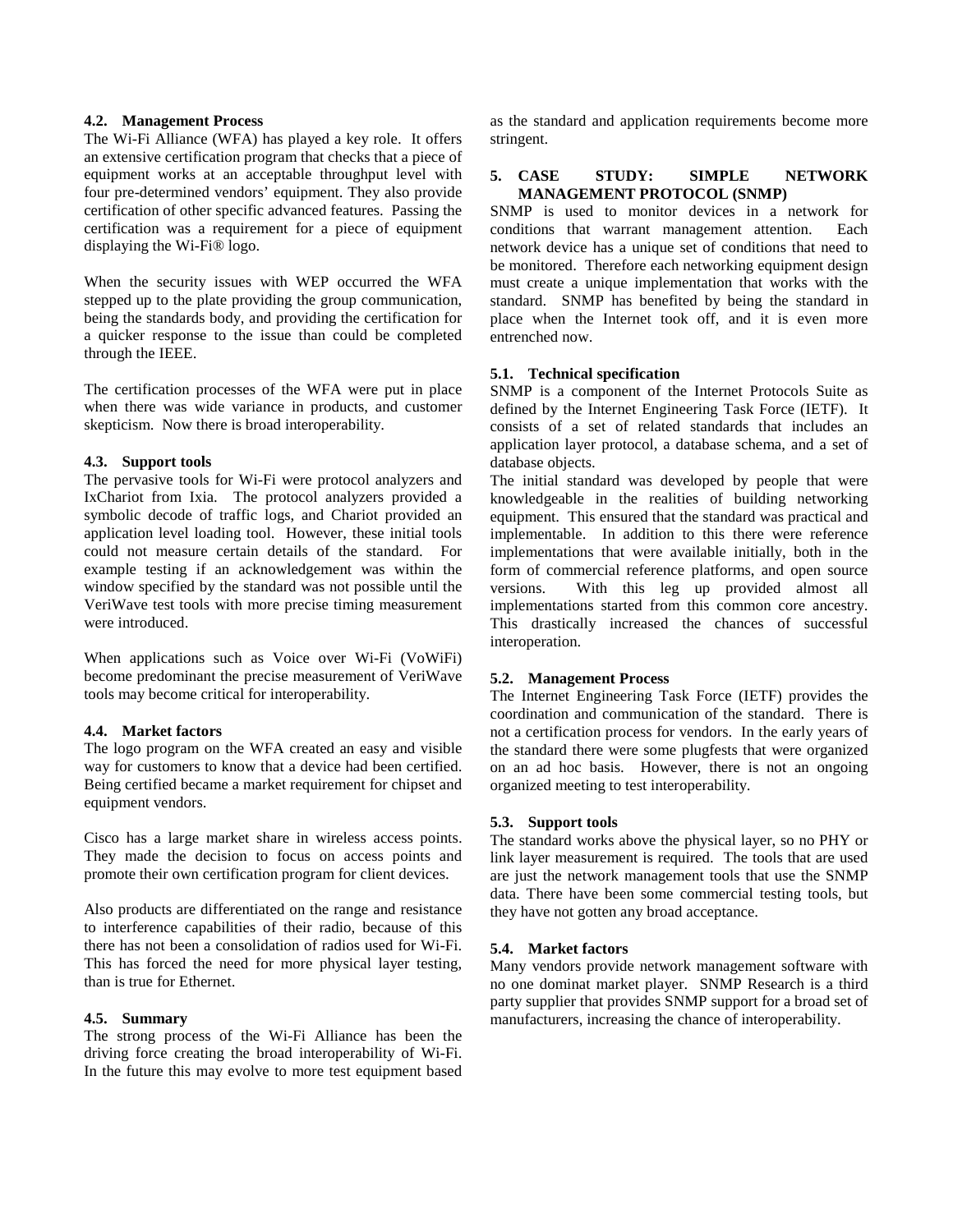#### **5.5. Summary**

The strong and flexible standard combined with the extremely complete specification has been the key to the broad interoperability of SNMP. This combined with the pressure on each equipment vendor to make sure that their equipment is well supported has led to perhaps the broadest interoperability of any networking standard.

# **6. CASE STUDY: MICROSOFT PLUG-AND-PLAY DRIVERS**

Historically when interfacing to a new hardware device the user would have to set a jumper or set a DIP switch on the hardware. These were often problematic, when the jumper was misplaced, or the switch incorrectly set. As computers became more broadly used this put tremendous pressure to create a better solution.

The solution plug and play drivers where the discovery of a new hardware component in the system happens automatically. This hides the complexity of the equipment configuration and interaction from the user. To ensure that the user has a positive experience with their operating system, Microsoft takes on additional support and verification tasks.

#### **6.1. Technical specification**

Microsoft provides equipment makers with the specification for developing software drivers. Because a single company controls the specification it makes the resolution of interoperability issues quick and allows quick response to major issues.

#### **6.2. Management Process**

Microsoft certifies drivers to be included with their distributions. The equipment vendor provides the hardware and driver to Microsoft. Microsoft has a dedicated team that certifies the hardware and associated driver. This provides a consistent review of the functionality and keeps the knowledge within one company from release to release.

#### **6.3. Support tools**

There are no particular third party tools involved in making interoperability happen. However, the hardware providers will often provide additional access that is not documented. They will provide this information to Microsoft, for support purposes and during the verification process.

### **6.4. Market Factors**

Microsoft's dominant market position in operating system software makes it imperative that equipment providers fit into the Microsoft framework. Microsoft is also pressured to ensure the users have a positive experience with their operating system.

### **6.5. Summary**

It is Microsoft's market position that allows them create the system that creates the high level of interoperability. It is the structure that they put in place to support specification, certification and support that makes it work.

# **7. TECHNIQUES**

There are several techniques that are used to foster interoperability. Below is a list of several of the more popular techniques.

### **7.1. Engineered Corner cases**

Corner cased are effective because they put extreme stress on a system, even more than would ever occur in normal operation. An example would be to run minimum sized packet back to back with a minimum inter-frame gap at full protocol rate. This gives the equipment the minimum time<br>to process the traffic. Often quality assurance (QA) Often quality assurance  $(QA)$ departments use specialized test equipment that can generate this traffic on every port of the device in a way that is time synchronized to be repeatable. This level of testing will both improve interoperability and increase the robustness of the system.

### **7.2. Short controlled interactions tool**

Interoperability is made up of thousands of small interactions working properly. One of the key tools to accomplish this is a flexible and controllable traffic generator. The purpose is to create small, usually just a few packets, test cases. These test snippets can be used as part of a larger certification test, or to debug a situation where two pieces of equipment are not working together.

These are often custom tools that each equipment maker develops. For the Wi-Fi standard a chip maker developed a java-based scripting tool that was broadly used. There may need to be different tools depending on the layer of the stack that is being tested. There is an open source tool called SCAPY that can be useful for this task.

# **7.3. Automated regression testing**

Keeping track of the thousands of tests is a daunting task. It also becomes very error prone if it is not automated. This is especially true when issues such as backward compatibility are considered. The logistics of this can become quite complicated when issues such as physical location or resistance to interference need to be considered. In wired standards such as Ethernet the testing of the physical media can be easily separated from the testing of the higher protocol without any concerns. However, for Wi-Fi where features such as roaming are a critical part of interoperability this becomes quite complex.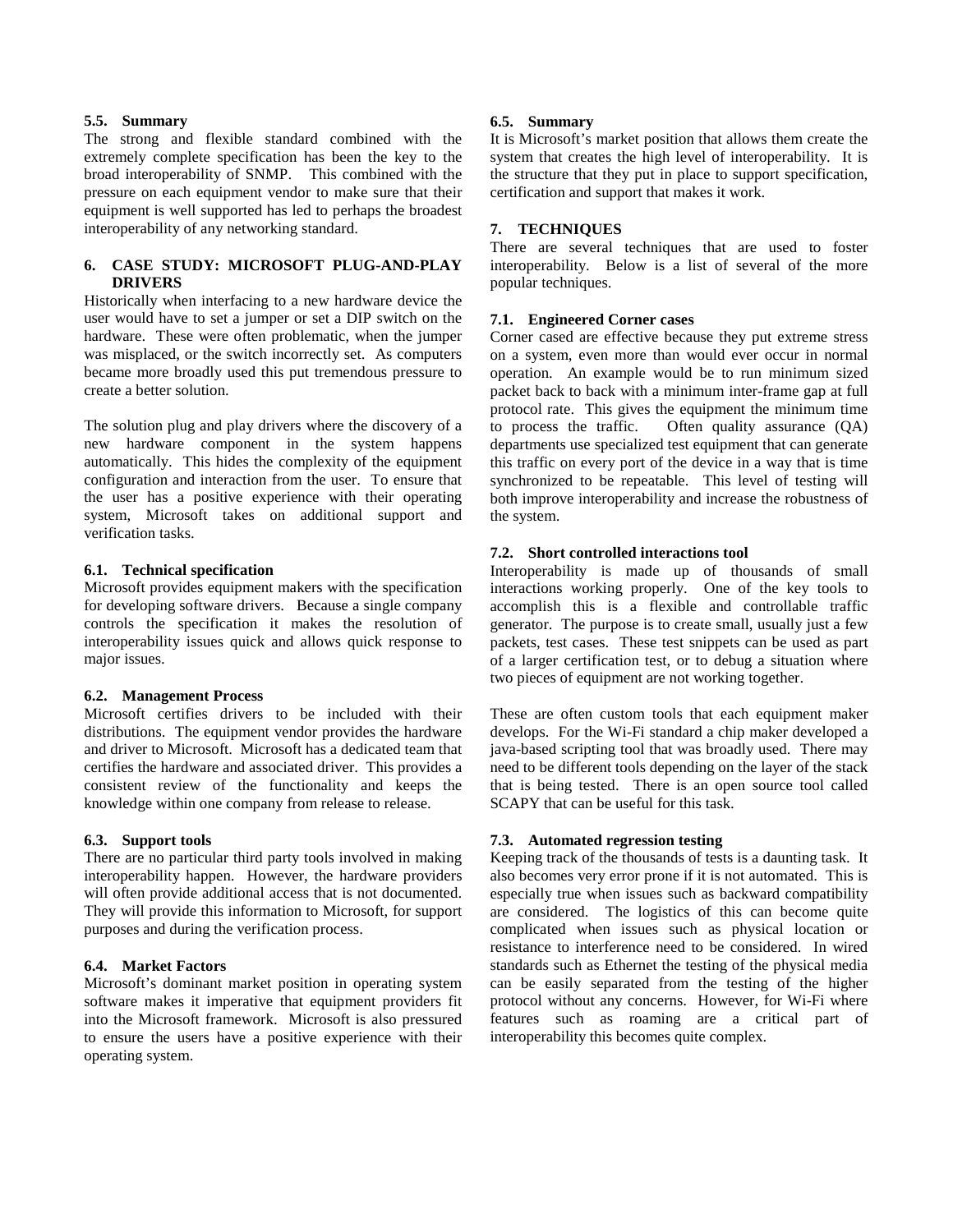### **7.4. Alignment with standards group**

Many standards that started by companies have migrated to be managed by standards groups. Ethernet and Wi-Fi are just two prominent examples of this that are managed by the IEEE. The standards group provide procedures for communication, upgrade process, that are critical for the continued success of a standard.

Many companies are already familiar with the procedures and are comfortable with their stewardship. However, it is important to consider the costs involved for each company. These may create an unwanted burden for some. Also the responsiveness of a standards group can be critical. These groups manage the input from many companies, but this can lead to being slow to respond to crisis. For example, the Wi-Fi Alliance took control of the response to the WEP security issue that threatened the enterprise acceptance of Wi-Fi.

### **7.5. Reference Designs**

An example implementation that can be used as a reference can go a long way to creating interoperability. This can be done as a working reference that developers have access to, or as an open source implementation, where all the details are exposed. This can allow developers to view one possible implementation, run their design against the reference, and test specification ambiguities.

#### **7.6. Certification process**

Some standards have a formal certification process. For example, Wi-Fi has a formal set of tests that must be passed to allow a piece of equipment to exhibit the Wi-Fi logo. They have different certifications for different versions and features of the standard. Equipment providers pay a fee for their equipment to be tested, to cover the expenses. In the Wi-Fi case the submitted piece of equipment must meet an acceptable throughput rate with four different vendors' equipment. In setting up a certification process there are many questions about the process that need to be answered, including staffing and access to the certification labs, selection of the "gold" vendor units, and the location of labs.

# **7.7. Plugfests**

Meeting of equipment providers for the purpose of checking out interoperability are commonly called "plugfests", because the vendors are continually plugging different combinations of equipment together. Each vendor brings the equipment that they want to test along with experts on those products. They are often located at testing labs, so that other infrastructure such as test equipment is readily available. These can be quite productive in highlighting issues between vendors. They can be critical for cases where none of the equipment is on the market yet, and

provide productivity gains versus meeting with each individual vendor separately.

# **7.8. Testing labs**

There are several testing labs that offer services that are useful for interoperability. These labs provide the resources of a knowledgeable staff, test equipment, and physical location. Some testing labs become aligned with certain standards for certification services. This provides efficiencies for the standards, since they do not need to duplicate the resources for their standard, and are often ideal in the early stages of a standard when this overhead would be a burden.

Of special note is the University of New Hampshire Interoperability Lab (UNH-IOL). It is the largest and most influential lab regarding networking interoperability. It is structured as a collection of consortiums for different standards. For each standard a company pays a membership fee to belong. As a member they are required to keep working copies of their equipment at the lab. This creates a critical mass of knowledge and equipment that makes the lab a popular location for plugfests.

# **8. THE REALITIES OF INTEROPERABILITY**

It is important to consider the limits of what can be created in terms of interoperability. Getting to 100 percent interoperable is a good goal, but often hard or too expensive to reach in reality. This section discusses some of the realities that should be considered.

### **8.1. You often cannot strictly follow the written specification**

There are many specifications where if you follow them to the letter, you have a good chance of not working with any other equipment. There may have been a divergence from the specification and it was not determined that making the two match was worth the cost and effort. Many equipment vendors view this as a cost of doing business and actually prefer this as a barrier to new entrants. To enter the market you may be forced to use a testing lab, or hire personnel that are knowledgeable in the realities.

As an equipment developer you may be presented with the dilemma of following the standard or actually being interoperable. In these cases the choice of actually being interoperable almost always wins. It can be even more difficult when in the market reality there are multiple working implementations in the customer base.

#### **8.2. Even "certified" products may still have some issues**

Although products that have been certified are much more likely to be interoperable, there are still exceptions. These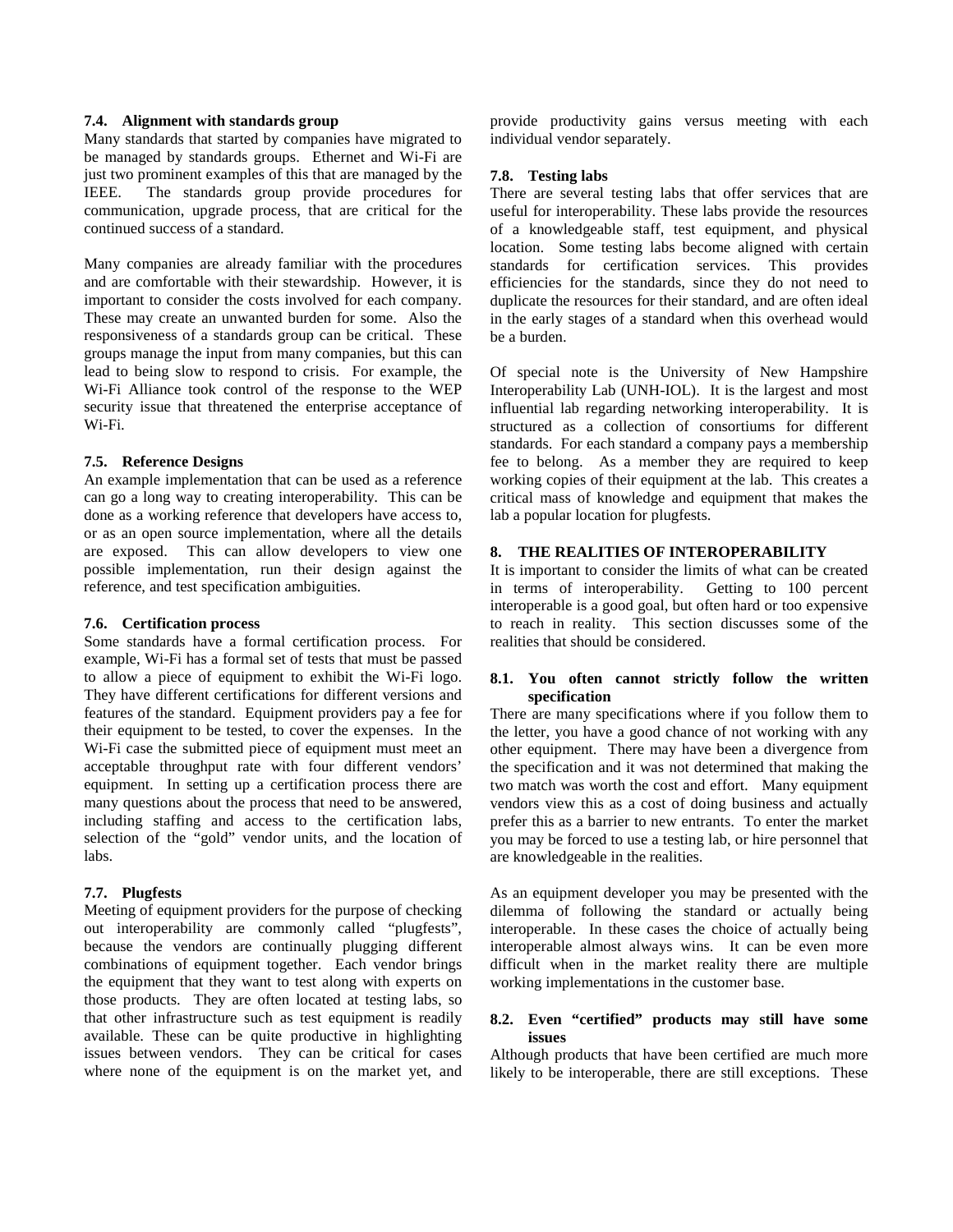can come from three main sources. First, there are gaps in the completeness of testing. The test and measurement vendors are continually striving to match the "real world" situations of networks. Second, the combinatorial explosion in testing with every other vendor becomes unwieldy. Certification processes are forced to make an economic decision on the amount of coverage in the testing. And third, products and networks are not static. An upgrade to a feature, or using a new source for a component can introduce new issues.

### **8.3. Even if you follow the standard the other guy might not**

It can be very hard to distinguish which piece of equipment is at fault. The customer may be angry with you even when you are doing it right. This is where efficient controlled probing tools can be invaluable to settling the issue. At least you may be able to give the other guy the "black eye", and explain the details to the frustrated customer.

# **9. APPLYING LESSONS TO PROMOTE BETTER TOOLS**

There are many logistical decisions to be made regarding how to create the desired interoperability. Many of these decisions will focus on what part of the process needs to be shared or centralized between vendors, and which part is the responsibility of each individual vendor. Hopefully, the prior discussion and case studies will foster broader thinking and a search for the right examples.

Instead of attempting to give general advice, in this section of the paper will focus on steps that can improve the ability of tool vendors to provide strong support. First the major aspects that promote equipment interoperability are good for test equipment also. So create clear, complete technical specifications, set up an ongoing management process for communication (meetings, updates), and make sure there are reasonable financial incentives for building tools. Next consider the following four points.

# **9.1. Conformance versus interoperability**

The decision that has the biggest impact on support tools is the choice between conformance testing versus interaction testing. Both methods can produce good results, but they have different trade-offs. The kinds of support tools required are dramatically different. A formal analysis of the two different techniques is provided in a Grid Interop 2008 paper [1].

Conformance testing means extensive checks on all of the parameters of the standard. This implies the creation of testing equipment that can measure all the parameters. This can be an expensive development and may need to be seeded initially to make it financially feasible. Once the test equipment is completed it drastically simplifies the logistics of certification testing. Each piece of equipment to be certified just needs to be measured with the test equipment. Depending on the cost of the equipment, it may be possible for all interested companies to have a tester. For each revision of the standard the test equipment must also be upgraded.

Interaction testing means connecting two or more of the pieces of equipment together and then checking that they interoperate successfully. This typically involves 1) This typically involves 1) reference units, 2) known traffic or load for the system, and 3) reference behaviors to verify. The reference units are known good equipment that all the other equipment must work with. The traffic load is an application that can be run on the equipment that simulates the conditions of operation in a network. The reference behaviors may be a measurement such as a throughput measure (packets/sec) or a functional result such as traffic rejected. Interaction testing typically is less expensive, but can have difficulties with "chicken/egg" dependencies and equipment logistics.

# **9.2. Levels of testing**

The next biggest impact decision for support tools is what levels the testing will be required, and the interaction between the levels. The kinds of tools to measure the physical layer (spectrum analyzers, or reflectometers) are very different than tools that are higher up the stack (protocol analyzers, traffic generators) or application level tools (software loading, network monitoring). Having tools at all levels may prove to be too expensive, and decisions will need to be made regarding which levels are the most critical.

Another aspect of this is deciding whether the tests at different levels are independent of each other. If the levels are dependent on each other then the testing between the levels will need to be coordinated creating complex test equipment set up and coordination. An example of testing that can be independent is the physical layer from upper layers of Ethernet. An example of testing that is dependent is roaming behavior in Wi-Fi. Here the ability to detect the proximity to an access point (a physical layer measurement) directly affects the higher level protocol behavior.

#### **9.3. Create standard user profiles**

Information that can help create better support tools is the profile of system users. To make the profiles as close to real as possible, it may be worth conducting market research to determine the characteristics of users, and the portion of the overall population that they represent.